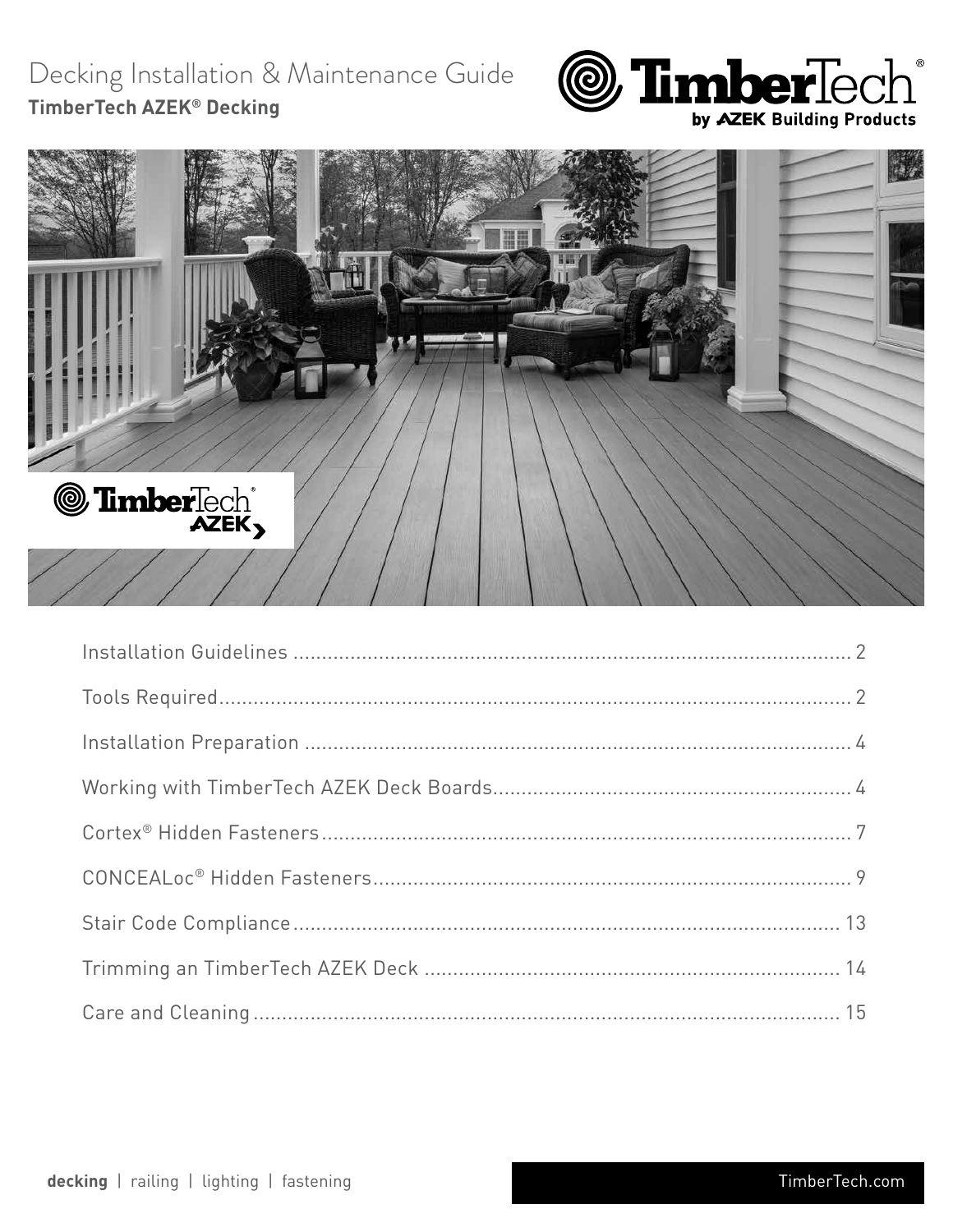

TimberTech AZEK® Decking & Rim Joist Covers should be installed using the same good building principals used to install wood or composite decking and in accordance with the local building codes and the installation guidelines included below. AZEK® Building Products Inc. accepts no liability or responsibility for the improper installation of this product. TimberTech AZEK Decking & Rim Joist Covers may not be suitable for every application and it is the sole responsibility of the installer to be sure that TimberTech AZEK Decking & Rim Joist Covers is fit for the intended use. Since all installations are unique, it is also the installer's responsibility to determine specific requirements for each Deck application. AZEK Building Products recommends that all applications be reviewed by a licensed architect, engineer or local building official before installation. To get more information visit **TimberTech.com.**

### **Tools Required**

TimberTech AZEK Decking & Rim Joist Covers can be installed with a minimum number of readily available tools. Many other tools are available that can be used for installation. All tools should be used per applicable manufacturers' instructions. Some of the basic tool requirements:

- Cordless Driver Carpenter Square
	-
- Chalk Line Spacing Tools
- Tape Measure Miter Saw
- 
- Jig Saw Safety Glasses

Use the jigsaw to cut around obstructions such as posts. For best results a miter saw with a fine-toothed, carbide-tipped finish trim blade (12"-60 tooth minimum) works well for cutting. For a power miter or compound power miter saw a fine finish alternate top bevel blade is also recommended. When working with AZEK products be sure to wear proper clothing and safety equipment. Safety glasses should be used during the entire installation process. Do not use any cordless saws.

# **STOP! Read this section before you start!**

Always make sure to visit TimberTech.com to ensure you are viewing the most current installation instructions, care and cleaning, technical information and more.

### **TimberTech AZEK Decking**

AZEK does not recommend the use of rubber or vinyl products (welcome mats, planters, etc.) on deck boards. A reaction can occur that causes discoloration of the decking under the rubber/vinyl product. This is a common caution for polymer decking products.

Do NOT nail AZEK Deck boards.

Cutting or drilling metal should not be done on AZEK Deck boards as metal shavings may be come hot and embed themselves into the deck boards.

Always be sure to check and cut the factory cut ends of boards to ensure they are square.

### **Walking Surface**

AZEK deck boards need to be installed embossed side up.

### **Static Electricity**

The buildup or generation of static electricity is a naturally occurring phenomenon in many plastic based products such as carpeting, upholstery, and clothing, and can occur on alternative decking under certain environmental conditions. Static electricity is not a defect and can occur naturally.

### **Cantilevering**

For best results, don't cantilever over 1/2".

### **Routing**

AZEK Deck/Rim Joist Covers should not be routed with the exception of the start/stop boards (see page 6 step 8).

### **Color and Grain Patterns**

AZEK Deck is designed to mimic the look of real wood, and like real wood, there will be a slight difference in color and grain pattern from board to board. This is intentional and part of the manufacturing process, giving AZEK Deck the most realistic and wood-like appearance possible. This variation is purely aesthetic and does not or will not affect the performance of the product.

### **Color and Temperature**

Although AZEK Deck products are cooler to the touch than many other deck board products in similar colors, all decking products will get hot in the sun. Additionally, the darker the decking color, the hotter it will feel.

#### **Roof Tops**

In areas with obstructed airflow such as roofs and on-grade applications, a minimum of 1-1/2" sleeper system supported by and connected to the substructure over which the deck is built is required.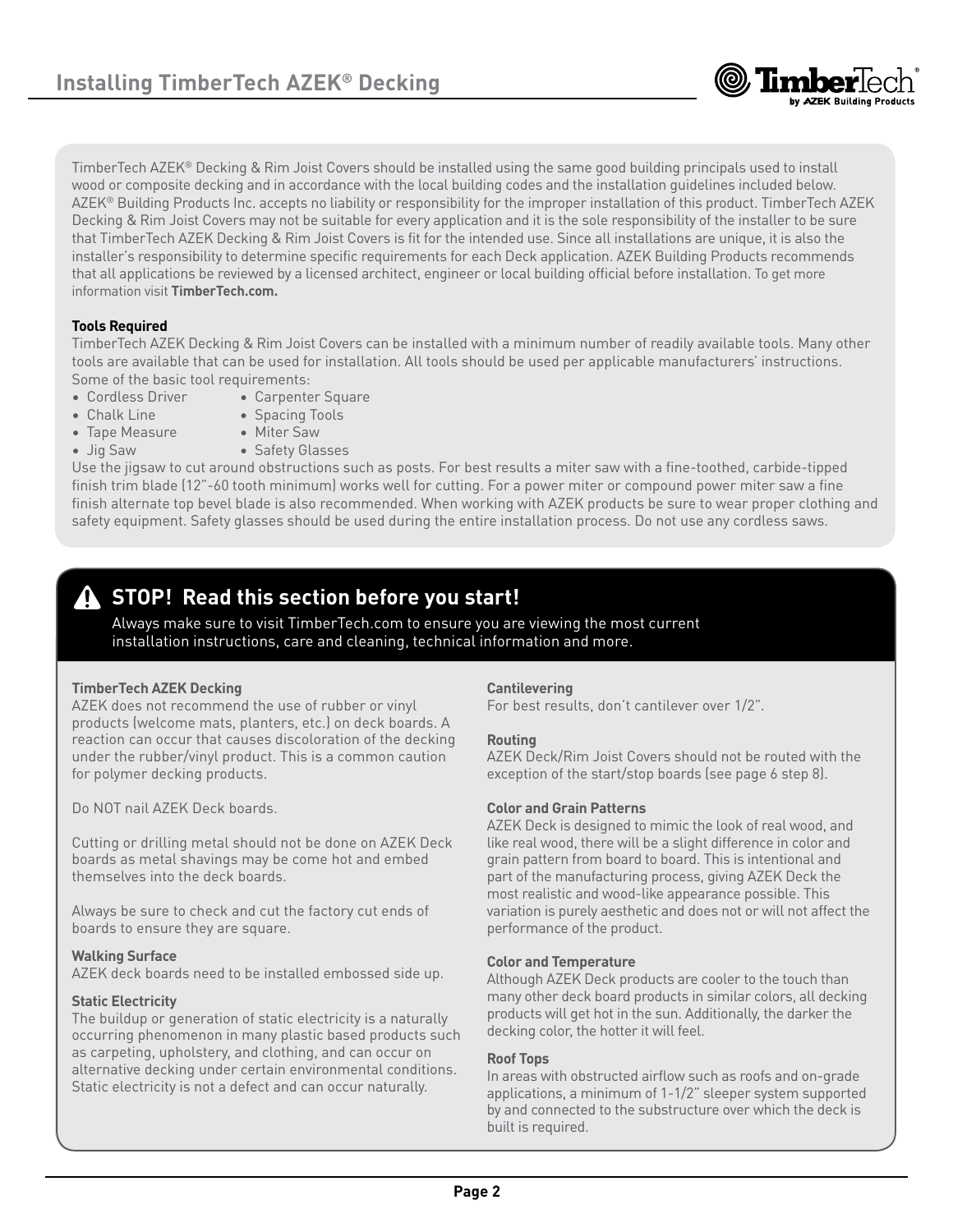

# **STOP! Read this section before you start! (continued)**

Always make sure to visit TimberTech.com to ensure you are viewing the most current installation instructions, care and cleaning, technical information and more.

DO NOT attach deck boards to a floating sub-structure which is not mechanically fastened frequently and sufficiently to the building and roof deck.

### **Note**

AZEK Deck is NOT intended for use as columns, support posts, beams, joist stringers, guard railing or other primary load-bearing members. AZEK must be supported by a codecompliant substructure. While AZEK products are great for deck re-planking (removing old deck surface boards and installing AZEK on code-compliant substructure), AZEK Deck Boards CANNOT be installed on top of an existing deck.

**Failure to install TimberTech AZEK Decking products in accordance with applicable building codes and this Installation Guide may lead to personal injury, affect deck system performance and void the product warranty.**

# **Roof Top Decks**

When considering AZEK® Deck in a roof top application, it is imperative that the framing/sub-structure to which the decking will be attached is securely attached to the building or roof deck using suitable mechanical fasteners. Do not use adhesives to attach framing to the building or roof surface, and NEVER ATTACH DECK BOARDS TO A FLOATING FRAME/SUB-STRUCTURE. Frequently check tops of sub-structure framing members to ensure that they are in plane, as AZEK® Decking will conform to the contour of the framing members to which it is attached. It may be necessary to shim or plane framing members due to thickness variations in lumber, or variations in the surface to which the framing/sub-structure is attached. Securely attaching rigid blocking between framing members

at frequent intervals should also be incorporated to help limit sub-structure movement. Proper drainage and air flow should also be considered, with a minimum of 1 ½" sleeper height necessary and deck boards must be attached to the properly secured sub-structure with a minimum of a 1/8" gap between deck boards. It is the installer's responsibility to determine if AZEK® Deck is suitable for a specific roof top application. The AZEK Company recommends that all applications be reviewed by a licensed architect, engineer, or local building official before installation. If you have any questions or need further assistance, please call AZEK Customer Service at 1-877-275- 2935 or visit our website at www.azek.com.

#### **Extreme Heat Warning Manual Company of Additional Property Metamerism** Λ

Be aware of excessive heat on the surface of AZEK products from external sources, such as but not limited to, fire or reflection of sunlight from energy-efficient window products. Low-emissivity (Low-E) glass can potentially harm AZEK products. Low-E glass is designed to prevent passive heat gain within a structure and can cause unusual heat buildup on exterior surfaces. This extreme elevation of surface temperatures, which exceeds that of normal exposure, can possibly cause AZEK products to melt, sag, warp, discolor, increase expansion/contraction, and accelerate weathering.

Current or potential AZEK customers that have concerns about possible damage by Low-E glass should contact the manufacturer of the product which contains Low-E glass for a solution to reduce or eliminate the effects of reflected sunlight.

Metamerism is the phenomenon wherein two colored samples will appear to be of the same shade under one light source but will appear to be different shades under a second source. When installing AZEK deck boards at different angles, metamerism may make the boards installed at one angle appear to be of a different shade than the deck boards installed at the other angle, depending on the lighting and the angle which the deck is viewed. This is a natural phenomenon, not a defect, and can occur even when the deck boards are cut from the same boards or come from the same unit. Metamerism is an aesthetic issue and not a performance or product warranty issue.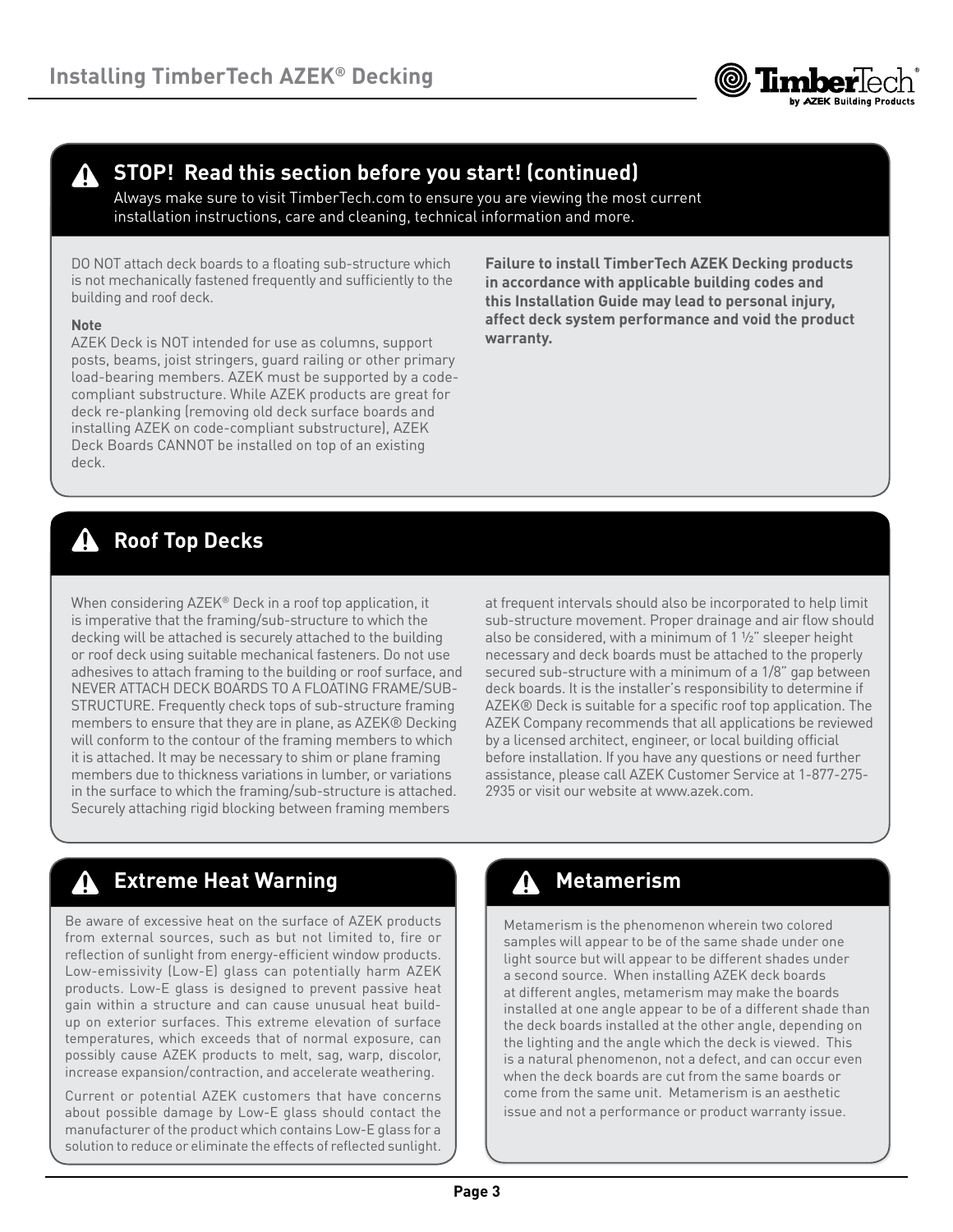

# **Excessive Construction Debris**

It is important during construction, the deck's surface stay clear from excessive build-up of dirt, sand, and dust from tile, concrete, landscape blocks, or any other masonry products. If these materials are not removed immediately, the deck surface will become difficult to clean and can potentially damage the deck's surface finish.

Do not use AZEK Deck as a work surface.

When installing AZEK Deck on a new home, best practice is to install after all other construction (siding, roofing, painting, etc.) is completed, otherwise permanent damage may occur.

If a build-up does occur please refer to the Care and Cleaning section in AZEK's installation guide or website, AZEK.com.

**IMPORTANT:** Do not allow airborne dust from concrete, landscape blocks, or any masonry product to accumulate on the AZEK Deck, Porch, Rim Joist Covers, & Riser surface as it may damage the surface of the deck. Do not cut any product on or near AZEK Deck, Porch, & Rim Joist Covers.

# **Installation Preparation**

Follow these guidelines for best deck installation:

- AZEK Deck Boards are one-sided products. Deck Boards are to be installed with the grain side up for the walking surface.
- AZEK Rim Joists Covers are one-sided. Rim Joist Covers are to be installed grain side out.
- As joists are installed, run string line frequently to ensure that the tops of the joists are in plane, as AZEK Decking will conform to the contour of the joists to which it is attached. It may be necessary to shim or plane joists due to size variations in lumber. Be sure to sort and exclude any extremely crowned joists/lumber material.
- Prior to installation, check to make sure all joists are level, structurally sound, and there are no nails or screws protruding.
- Proper joist spacing is required for proper installation. Joist spacing should never exceed 16" on center. For a more rigid feel, 12" may be preferred.
- Install solid wood blocking between each joist, placed in rows at maximum every 4' 6' within the structure using exterior grade screws. Solid blocking will help reduce up or down movement and/or twisting of joists. Limiting joist movement can help reduce excessive gapping and also ensure a more uniform finished surface of the AZEK Deck.



**16"BASIC INSTALLATION SUBSTRUCTURE**

16" on center maximum joists. (12" on center for commercial applications)



**PICTURE FRAME INSTALLATION SUBSTRUCTURE**

16" on center maximum joists plus additional support for picture frame structure (12" on center for commercial applications)



**DIAGONAL INSTALLATION SUBSTRUCTURE** 12" on center maximum joists. More severe angles may require closer joist spacing.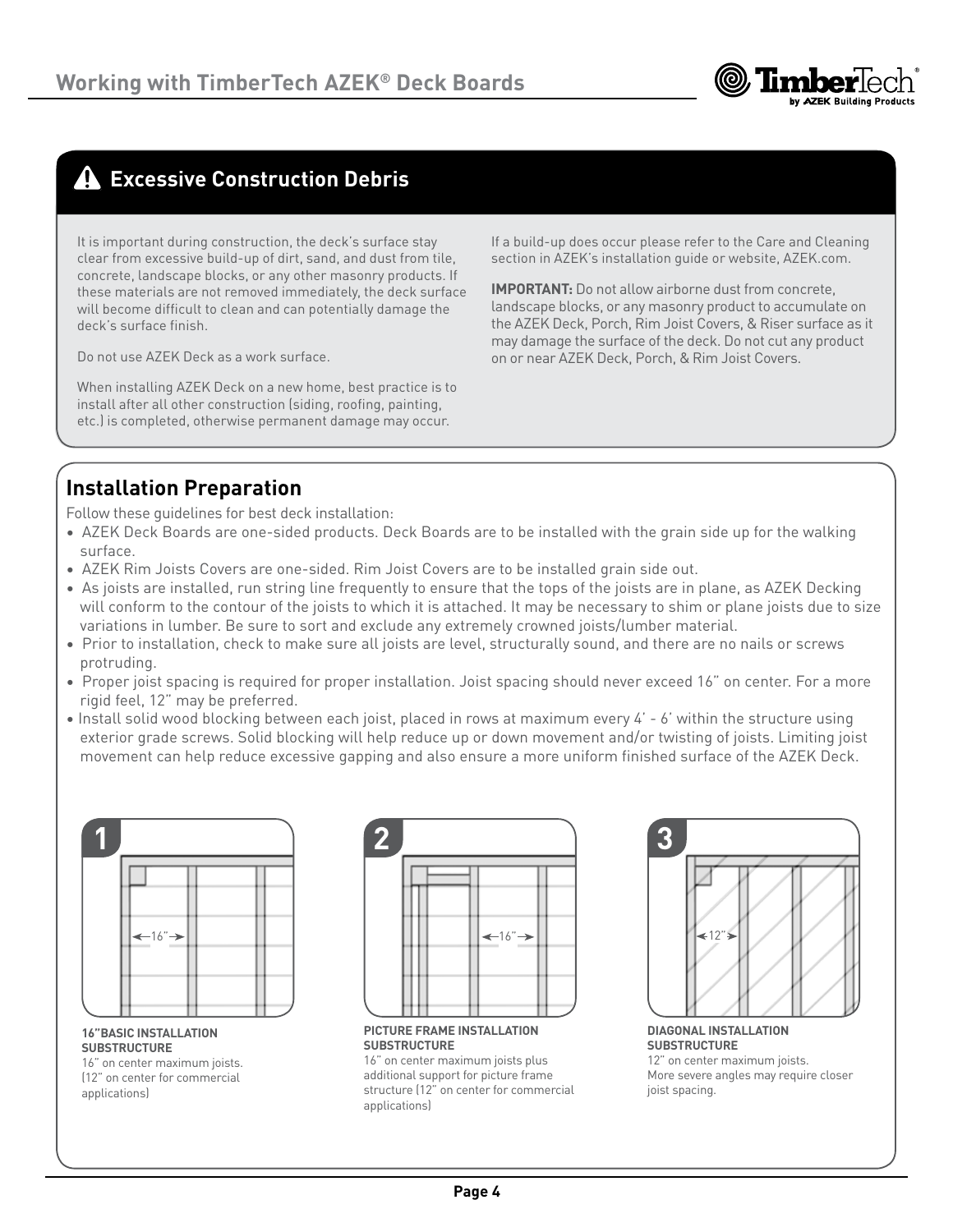

# **Expansion and Contraction**

AZEK Deck/Rim Joist Covers will have expansion and contraction with changes in temperature, unlike wood whose size will fluctuate with moisture changes. The expansion and contraction encountered may result in slight gaps, which might be noticed at the ends of boards or in splice joints. Fastening the deck boards according to the Installation Guidelines will help minimize expansion and contraction.

- Expansion/contraction is most significant where extreme temperature change may exist.
- Best practice is to cut and fasten the deck boards as soon after cutting as possible.
- For better results keep decking as cool as possible during attachment. Direct full sun exposure will increase board temperature and length. If attaching during high heat, larger gapping can be expected. Be sure to keep butt joints tight. **Do not leave a gap at butt joints, splices or miters.**
- Be sure to fasten ends of boards, splices, or abutments to building or structure securely into framing using 2 screws. Position the screws at or within 1/2" of each board end or joint and 3/4" from side of deck plank.
- For butt joints, be sure to trim cut factory ends to ensure squareness. Do not scarf cut butt joints.



- Provide a 1/8" to 1/4" side to side gap between deck boards.
- In areas with obstructed airflow such as roofs and on-grade applications, a minimum of 1-1/2" sleeper system supported by and connected to the substructure over which the deck is built is required.
- Framing/sub-structure must be securely attached to ground footings or building structure. No floating substructures should be used in any application with AZEK Deck, including on grade, concrete, or in roof top applications.
- For best results, stagger splices and miters across deck surface so that all splices and miters do not break on the same joist or beam.
- To further minimize expansion and contraction, proper ventilation and air flow should be considered.
- Some area building codes may require double joisting when joining boards end to end. Double joist and/or secure double blocking is always required at butt joints when using ConceaLoc or FusionLoc fasteners. Always check with your local code authority for specific requirements before installation.
- During installation, frequently check that AZEK Deck boards are installed straight and with consistent gapping and spacing by using a string line.

# **Fasteners**

- Due to the durability of AZEK deck products, a high-quality fastener is recommended that meets the following specifications:
	- Stainless Steel
	- Minimum Screw Size: #7
	- Face screws to be a minimum length of 2 1/4"
- Be sure that screws are driven to a minimum depth of 1 1/4" into solid wood framing below the bottom of the AZEK Deck Board. This will enhance holding power and uplift resistance.
- Avoid using flathead screws. Trim head screws typically provide a better result. As always, you should try the fastener in a sample board before using on your deck.
- Be sure to install 2 screws per joist on each deck board. regardless of temperature during attachment of AZEK deck boards, be sure to keep butt joints and miters tight and place fasteners within 1/2" of ends.
- For salt water coastal applications, we suggest using the above minimum fastener requirements in 316 stainless steel.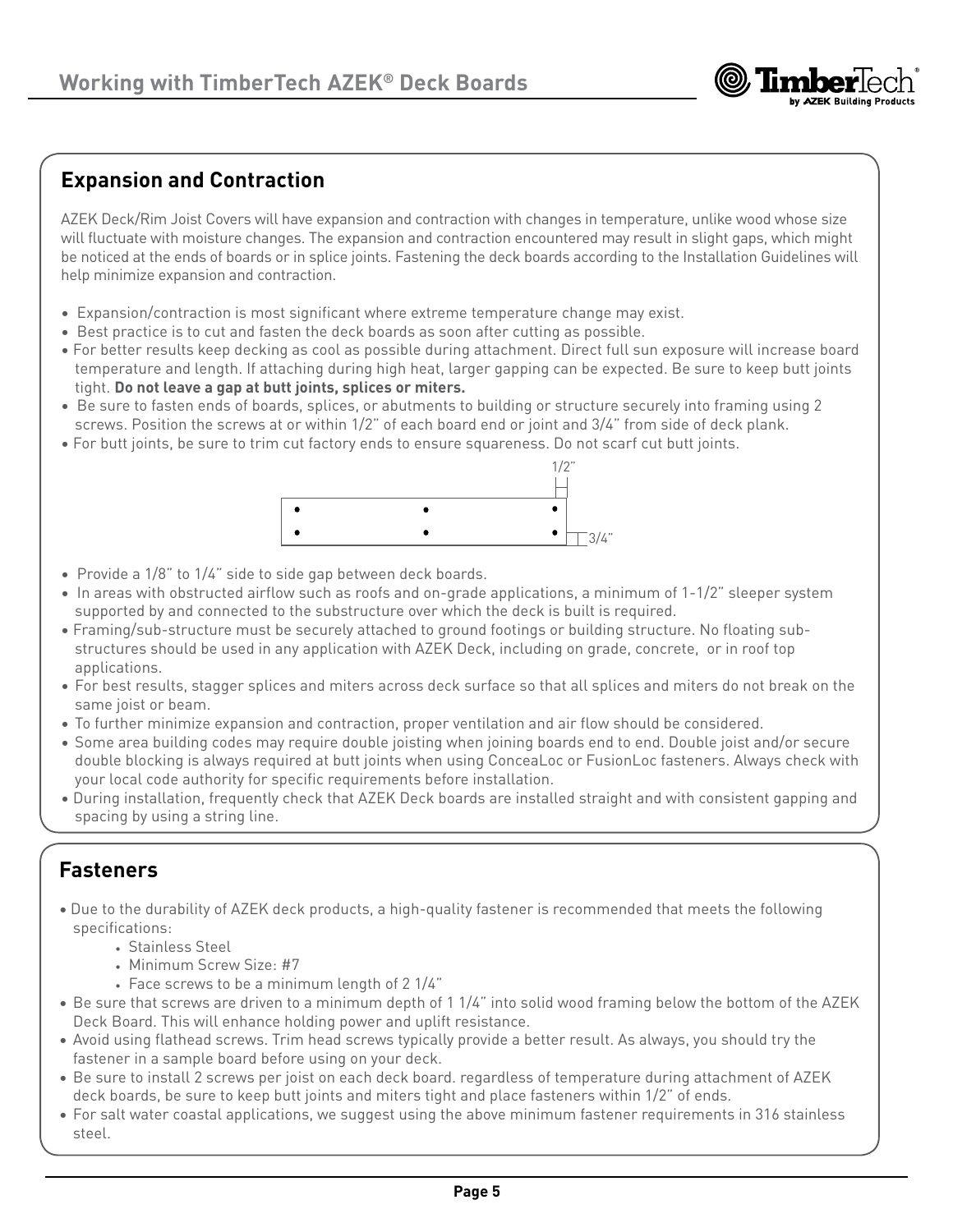- AZEK TopLoc color match stainless steel deck screws are also available. Your AZEK Building Products dealer can assist with more information on these products.
- AZEK does not recommend any fastener that is not explicitly stated in the AZEK Decking and Installation Guide. Use of any alternative fastener does not void the AZEK warranty; however, if a decking failure is caused by using one of these alternative fastening methods, any corresponding claims will be denied.
- Many of these fasteners have either not been tested, or directly affect the performance of AZEK products. As such, AZEK is not comfortable recommending them.
- Hidden Fasteners: for Square Shouldered Profiles in Harvest, Arbor, and Vintage Collections
	- Cortex®, HIDfast™, and CAMO™ fasteners are some hidden fastener systems commonly used by contractors installing AZEK Deck. Before using other types of hidden fasteners, check with the manufacturer of the fastener and/or AZEK customer service to ensure compatibility.
- WARNING: When installing AZEK Deck with hidden fasteners, always use a beater board against side of deck board. Do not strike deck board directly with hammer or rubber mallet or damage to the deck plank may occur..

\*Cortex is a registered trademark of Handy & Harman Corporation. HIDfast is a trademark of HIDfast. CAMO is a trademark of National Nail Corporation.

## **Square Shouldered Deck Boards**

# **Grooved Deck Boards**

5.5" 1"

Use AZEK CONCEALoc Hidden Fasteners. Follow the directions on the CONCEALoc bucket, box or pages 8-11 of this guide.



5.5"

AZEK: Harvest, Arbor, & Vintage

| <b>DECK PRODUCTS</b>                                                                                                                              | <b>SQUARE SHOULDERED</b><br><b>LENGTHS</b> |     |     | <b>GROOVED</b><br><b>LENGTHS</b> |     |     | <b>FASCIA</b><br>$\frac{1}{2}$ " x 11 <sup>3</sup> /4" |
|---------------------------------------------------------------------------------------------------------------------------------------------------|--------------------------------------------|-----|-----|----------------------------------|-----|-----|--------------------------------------------------------|
| All Deck Boards 1" x 51/2"                                                                                                                        | 12'                                        | 16' | 20' | 12'                              | 16' | 20' | 12"                                                    |
| <b>HARVEST COLLECTION</b><br>Kona <sup>®</sup>                                                                                                    |                                            |     |     |                                  |     |     |                                                        |
| <b>HARVEST COLLECTION</b><br>Brownstone, Slate Gray                                                                                               |                                            |     |     |                                  |     |     |                                                        |
| <b>ARBOR COLLECTION</b><br>Silver Oak®, Hazelwood®, Acacia®,<br>Morado®, Brazilian Walnut,<br>Mountain Redwood®, Island Oak™,<br>Autumn Chestnut® |                                            |     |     |                                  |     |     |                                                        |
| <b>VINTAGE COLLECTION</b><br>Dark Hickory, Cypress®, Mahogany,<br>Coastline®, English Walnut <sup>™</sup> ,<br>Weathered Teak™                    |                                            |     |     |                                  |     |     |                                                        |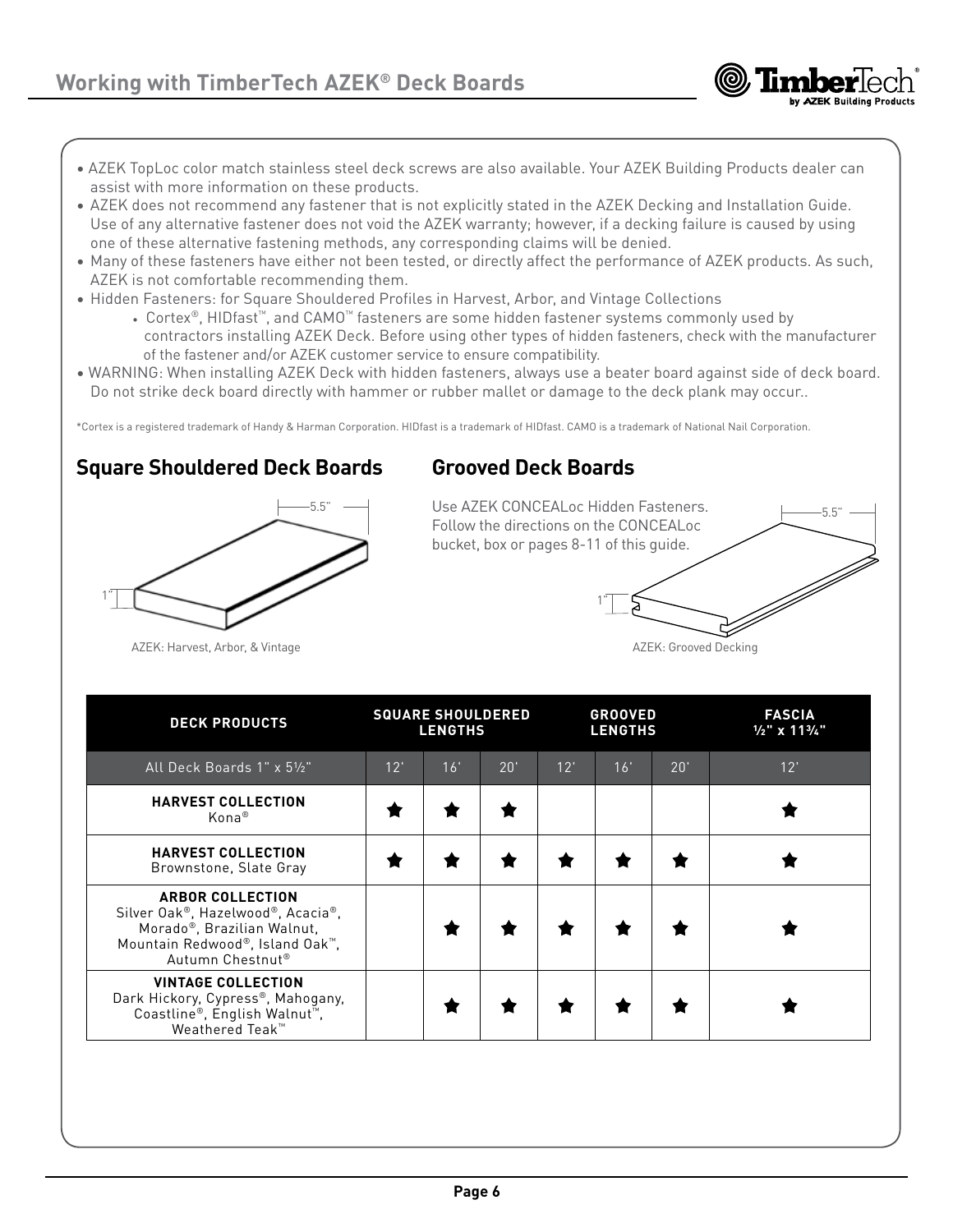

# **Cortex® Hidden Fastening System Installation Instructions**

### **Suggested Drills**

Corded or cordless (18V battery) drill with 1/2" chuck.



# **1**

## **DRIVE SCREW**

- Using Setting Tool provided, drive screw at medium or high speed until it disengages at the proper level below the deck surface.
- Drive at one continuous speed, do not slow down or toggle the drill trigger in a start/stop manner.





# **2**

**3**

# **INSTALL DECK SCREWS INTO JOISTS**

- Install two screws into decking at each joist.
- Maximum spacing between each row of screws should be 16" on center.
- Reference Page 5 for proper fastener placement.



 $\frac{1}{2}$ 

# **INSTALL PLUG**

- Place plug into cored hole and gently tap flush with deck surface.
- Always use a smooth faced hammer to avoid damaging the deck surface while setting the Cortex plug.

**IMPORTANT-** when installing Cortex plugs use caution to prevent damage to the AZEK deck surface.

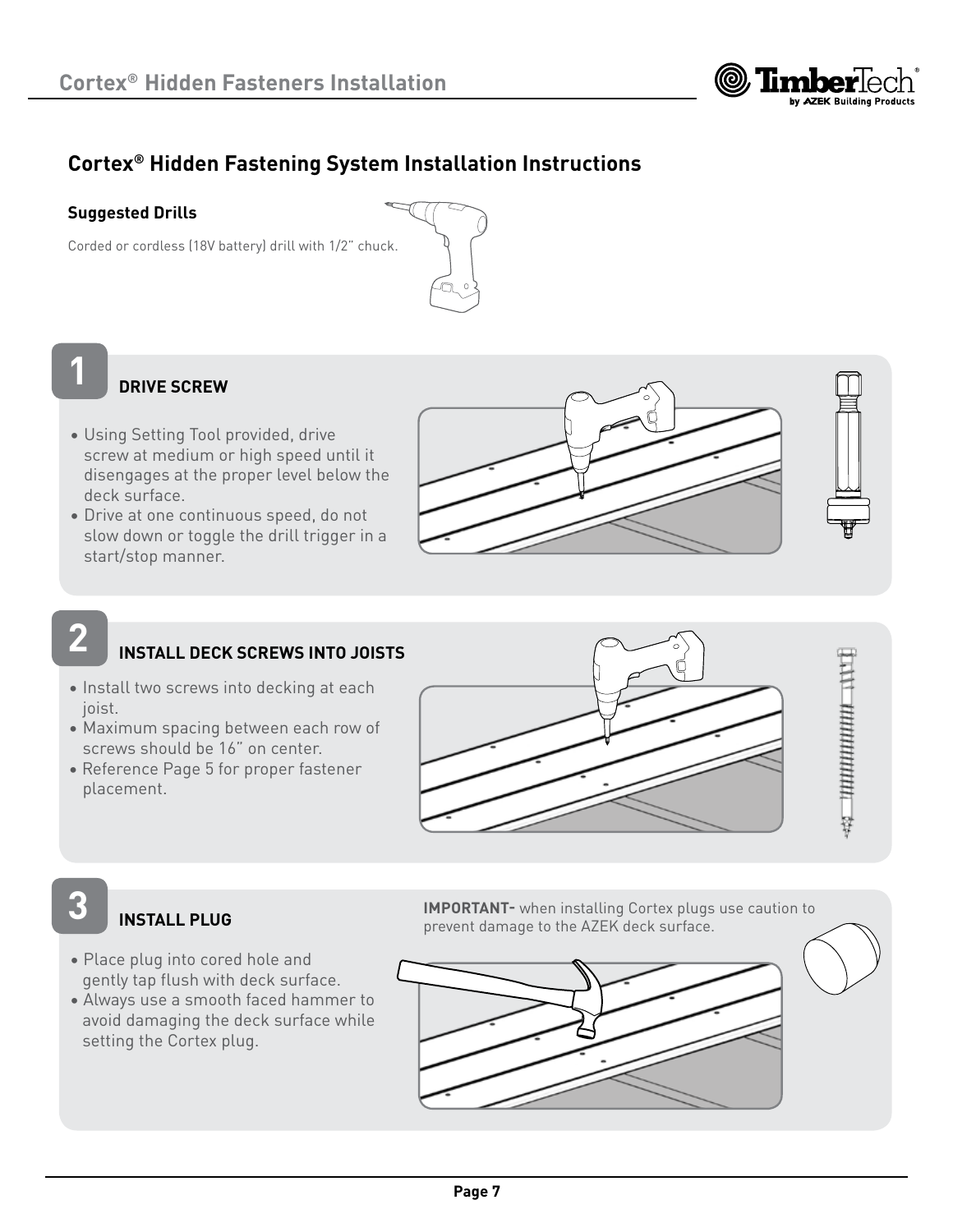

# **Important Information**

- The Cortex Setting Tool must be used to set the Cortex screw to the proper depth.
- The Cortex fastener must be driven perpendicular to the deck surface for proper fit and ideal finished look.
- The cored hole must be free of debris or moisture. Use a smooth plastic hammer head to set the Cortex plug.
- The interaction between the deck board, screw, and plug is essential. Use of non-Cortex Screws or non-Cortex plugs will nullify the warranty.

### **End and Edge Distance Minimums**

- Pre-drilling is required when installing Cortex fasteners less than 1" from the end and 1" from the edge of a AZEK deck board.
- Pre-drilling is also required at butt joints. Common building practices dictate that you "sister" an additional joist at your butt seam connections.
- Pre-drilling should be done with a 5/32" drill bit to create the proper pilot hole.

### **Restricted Cortex Uses**

The AZEK Cortex System is designed for traditional elevated deck surfaces. The following applications require a different fastening method:

- Sleeper systems: Framing rests directly on the ground or roof deck.
- For attaching fascia boards: AZEK Cortex should not be used.
- Docks or decks with framing members in constant contact with saltwater.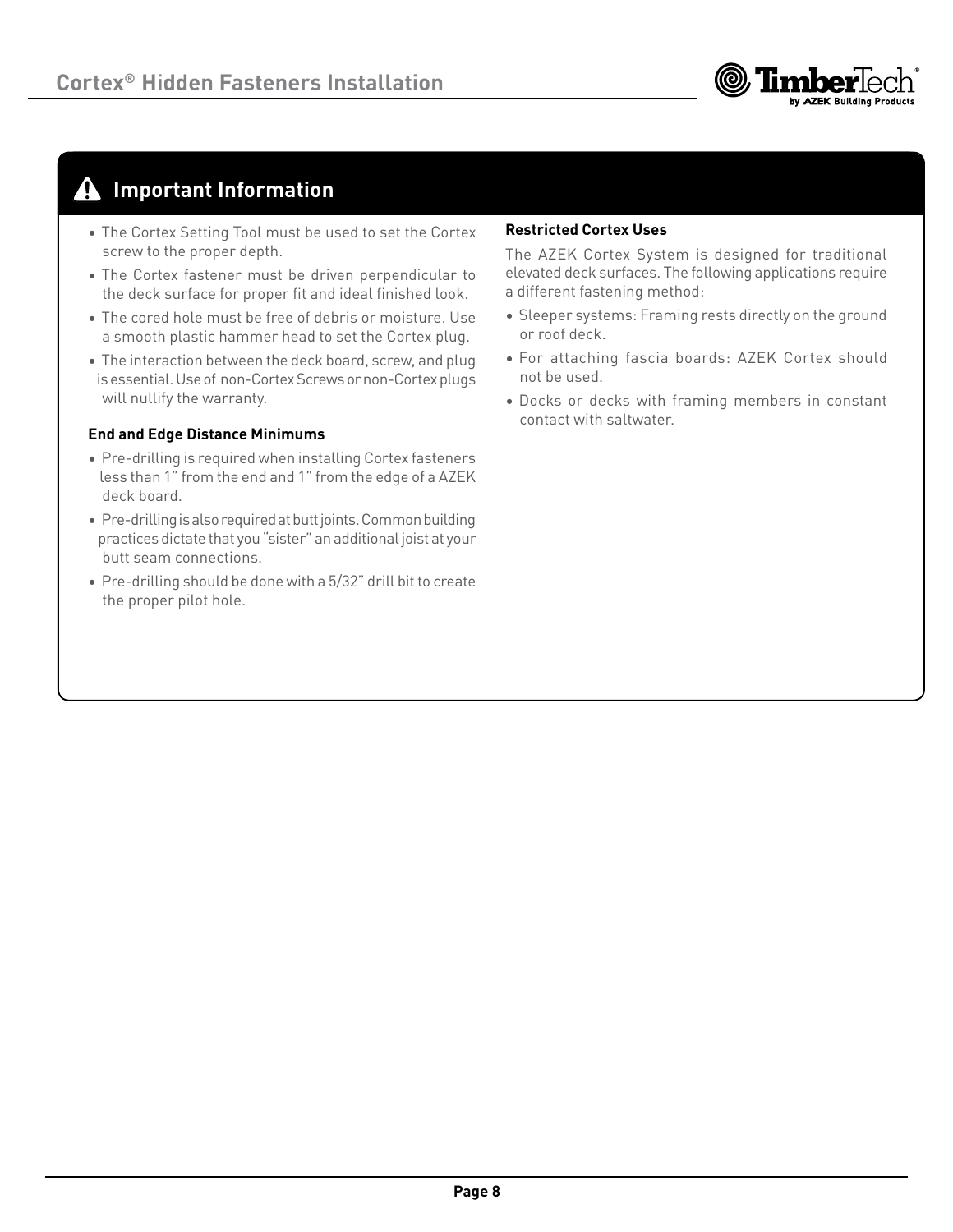

# **CONCEALoc® Hidden Fasteners for use with TimberTech AZEK Deck Boards**

### **CONCEALoc & Accessory Installation Instructions**

- CONCEALoc Hidden Fasteners retail box for 100-square-foot coverage or bulk bucket for 1,000-square-foot coverage. Includes stainless steel screws.
- CONCEALoc Gun Pail 500-square-foot coverage for use with the fastener installation gun sold separately by TigerClaw. Includes quality coated pneumatic fasteners. Stainless steel fasteners for coastal applications available through TigerClaw.
- L-Bracket avoid face-screwing by using the L-Bracket on first and last boards or as a butt seam clip to ensure a fastener-free surface.
- CONCEALoc Router Bit cut the correct groove dimension on a solid plank for a perfect CONCEALoc fastener fit even allows for cutting an installed plank over a joist.

# **CONCEALoc® Hidden Fasteners Installation Instructions**

**Tools Needed**





**Cutting Blade (Optional)**





### **1 INSTALL THE FIRST PLANK**

- Fasten outer edge of the first plank at each framing support 1" from the edge using #7- 2 1/4" deck screws. For a complete fastener-free surface, the L-Bracket or Cortex can be used on first and last boards.
- For further CONCEALoc L-Bracket or Cortex installation help please refer to the installation guide found in the retail packages.

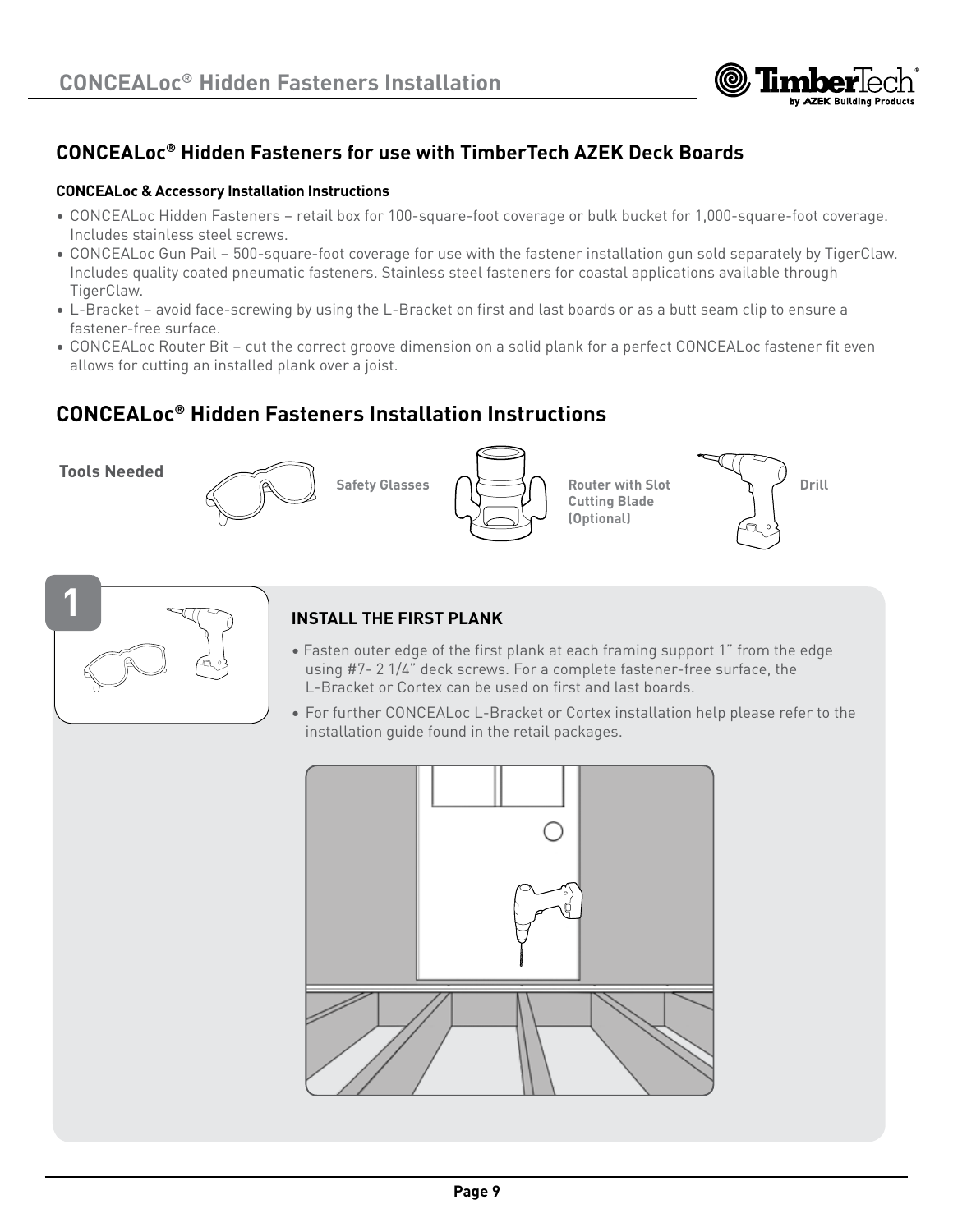

# **CONCEALoc® Hidden Fasteners Installation Instructions**



### **POSITION CONCEALOC FASTENERS**

• Fully insert the CONCEALoc fastener into grooved edge of plank. Screw hole should be lined up with the center of support joist.







- Install provided screw at 45° angle through the fastener and into the joist while applying pressure on the fastener.
- Install one fastener and screw at each joist.
- Make sure fastener is in full contact with edge of plank and the screw is holding the fastener down tight to the deck board.

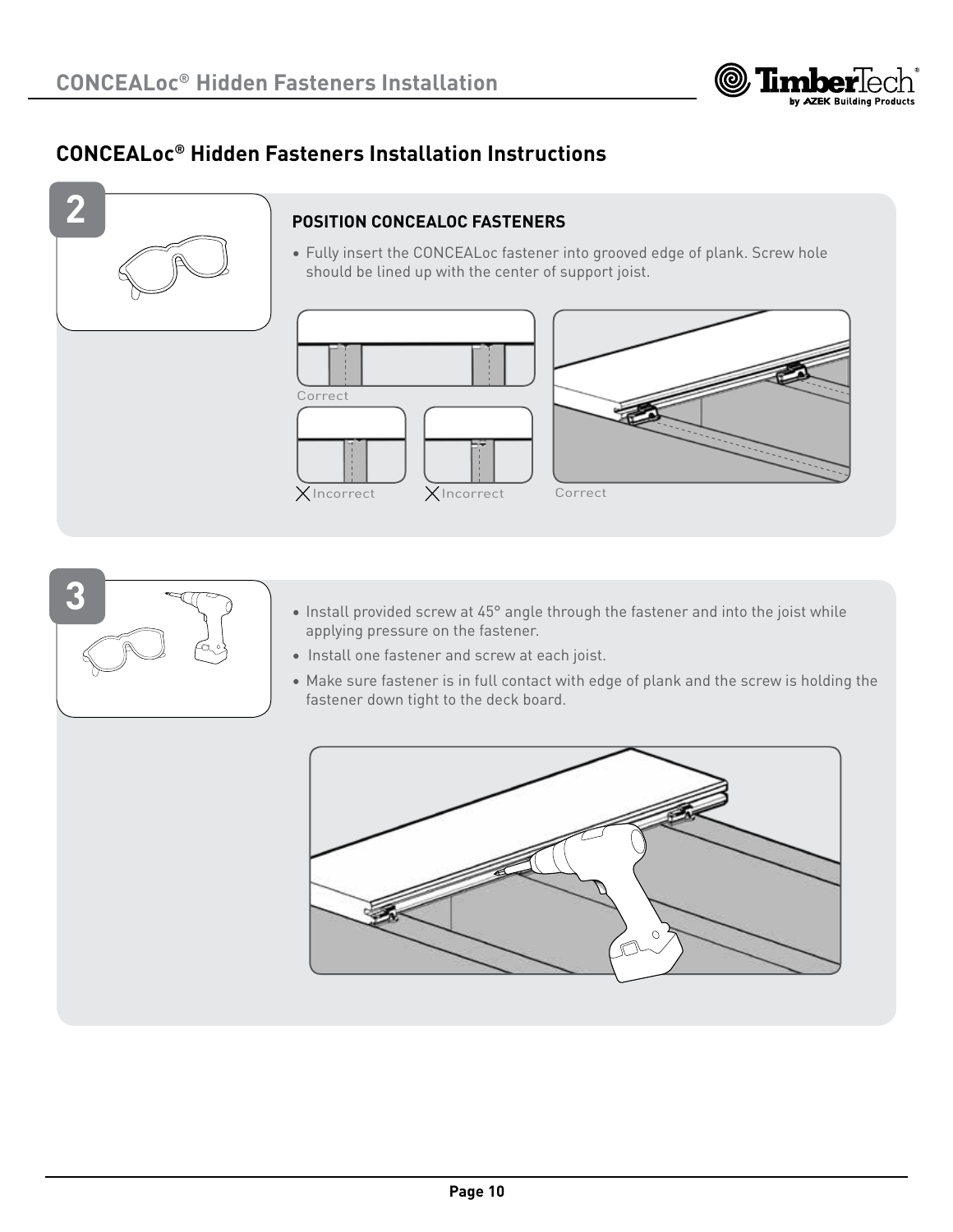



### **COMPLETE INSTALLATION**

- Place the next plank into position against the fasteners. Slightly raise the outer edge of the plank being installed and slide it onto the fastener until the plank contacts the spacer tab. When properly installed the inserted plank should be in contact with the bent-forward spacer tab at the left end of the clip. To achieve this use a scrap piece of decking at least 24" in length and use it as a tamping block to drive the plank further onto the clip and the screw will fully engage the plank to the spacer tab if not already in contact.
- •**Do not use a hammer or damage to the edge of the plank may occur.**





### **HOW TO INSTALL AT BUTT JOINTS (UNLESS USING AZEK L-BRACKET)**

- Joists at butt joints must be doubled up for proper fastener attachment.
- Install fasteners as detailed below. Note that the two clips on the right are shifted approximately 1/4" to the right of center on the joists. If this is not done the spacer tab may fall within the gap of the butt joist.
- To help minimize possible gapping at butt joints, consider installing Cortex screws within 1/2" of board ends as well as 2 per joist at two to three joists from butt ends in either direction.

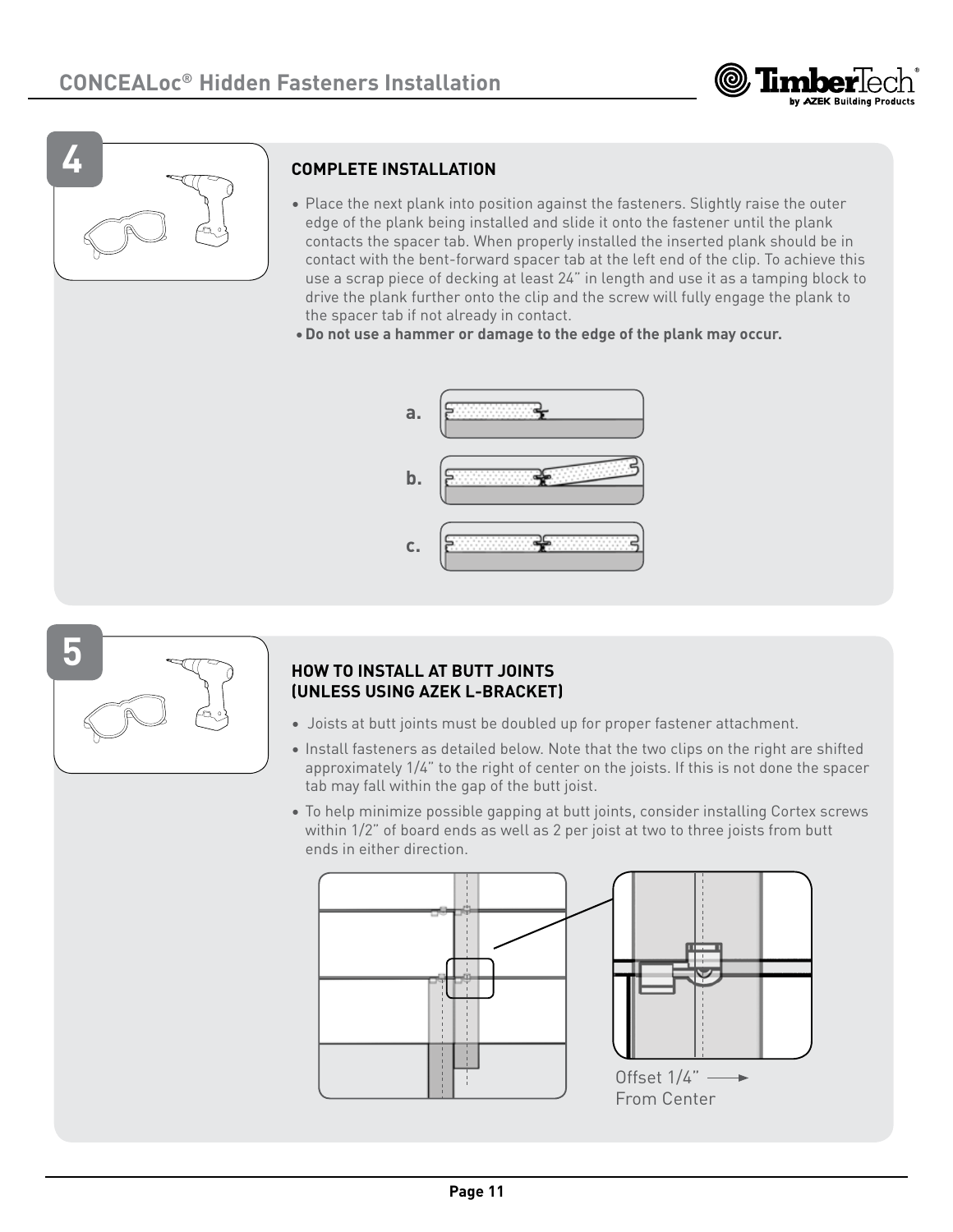



### **HOW TO INSTALL ON DIAGONAL**

- When the deck is located in a corner of the house, start with small triangular piece of decking in the corner and work your way out.
- Offset the clip 1/2" to the right of center line of the joist, so screw will not exit the side of the joist when driven.





Incorrect Correct: Shift over 1/2"



### **HOW TO REPLACE A PLANK**

- Make two parallel cuts down the center of the board to be replaced, then remove the center piece.
- Using a small pry bar, remove the remaining pieces of decking from the tabs.
- Using a reciprocating saw, remove the tabs on the side of the board with the screw heads showing.
- Position new board into place, and drive onto remaining tabs.

112 or Bosch model #85610M 1/4" slot cutting bit.

• Once the board is set into position, secure the loose edges with L-Bracket, Cortex, stainless steel, or high-quality coated deck screws.





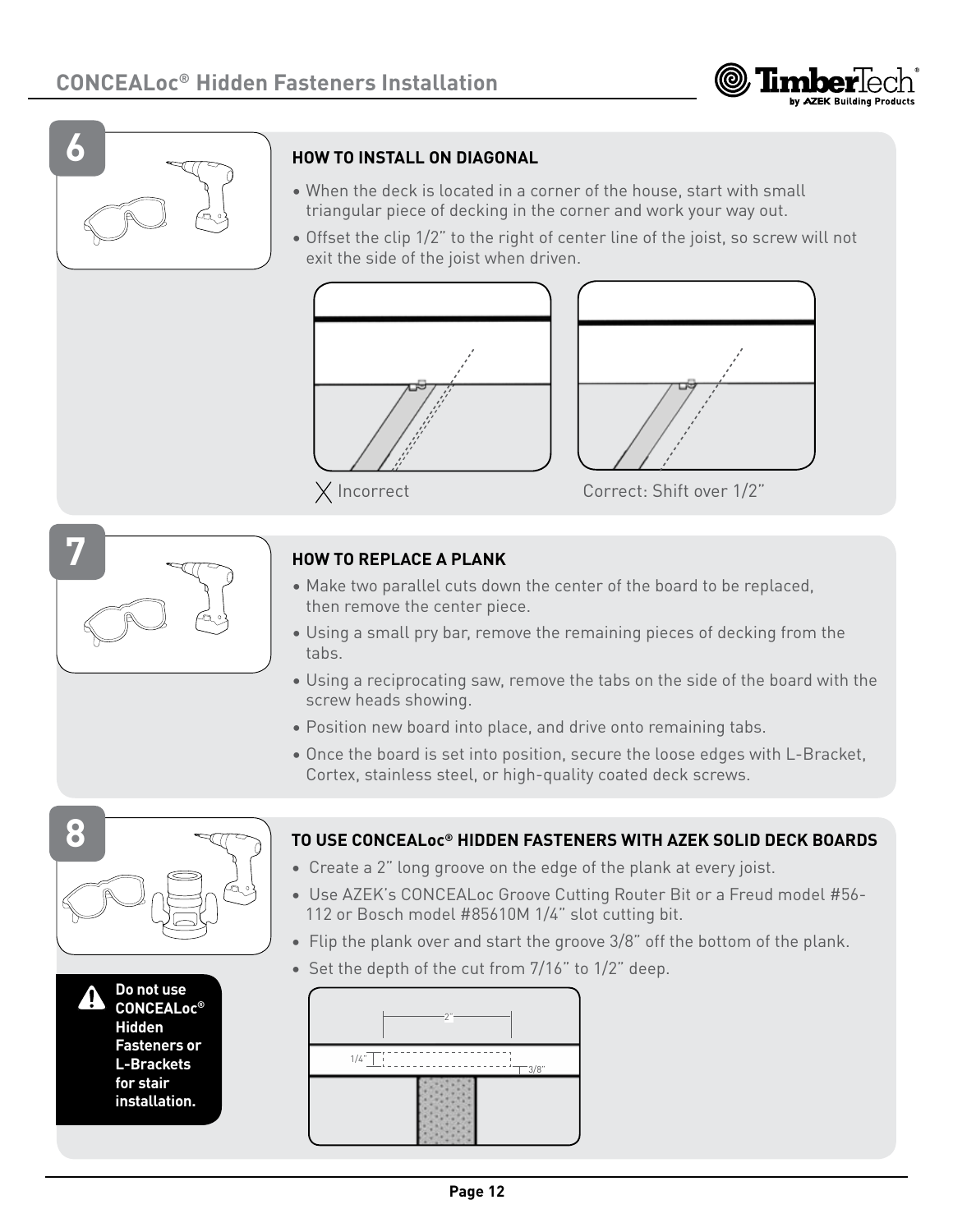









- Stairs should be constructed per local code requirements.
- Use AZEK ripped Rim Joist Covers for riser installation.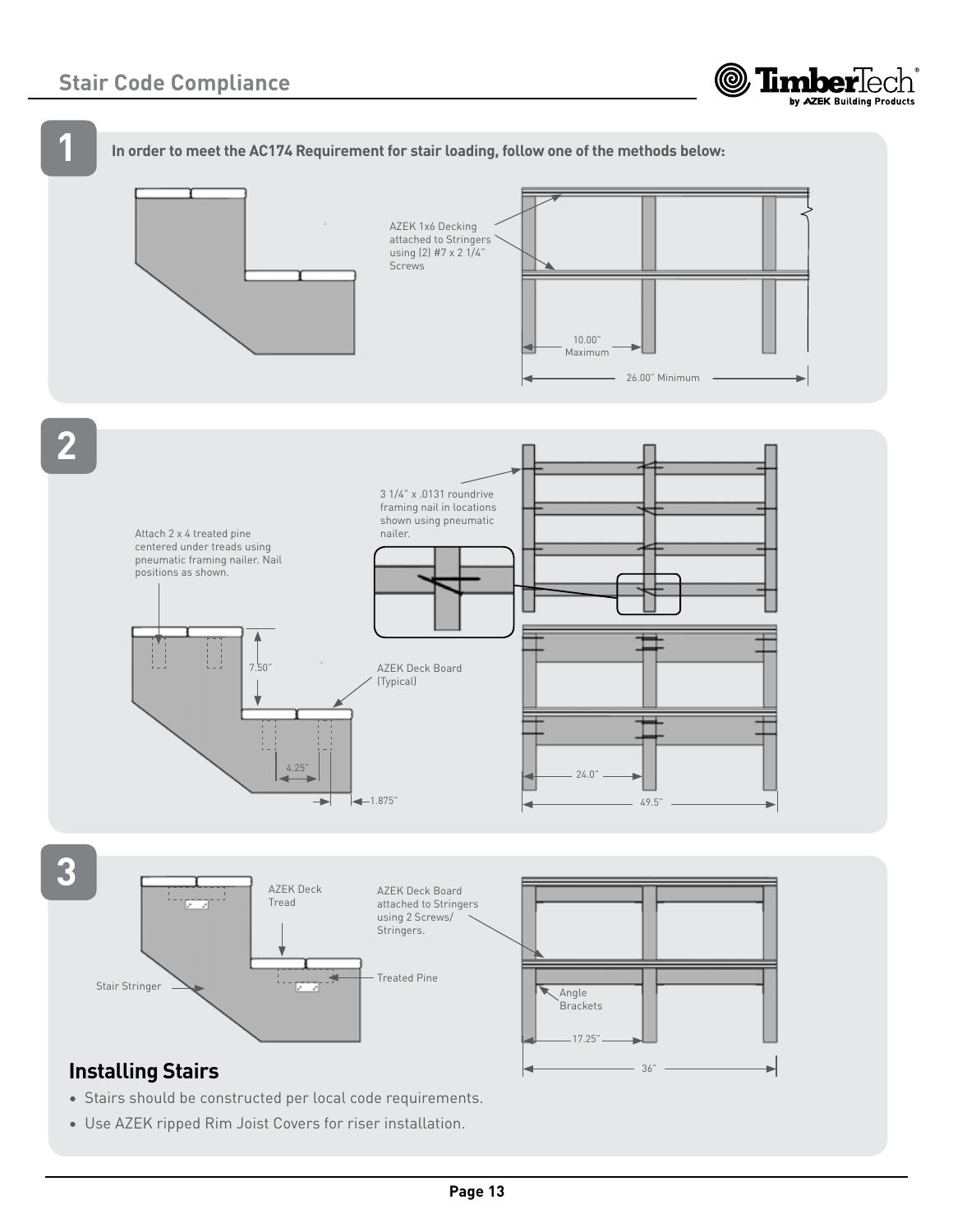

# **TimberTech AZEK Deck Rim Joist Covers**

12' lengths – 1/2" thick by 11.7" wide

### **Harvest Collection®**

- · Brownstone, Slate Gray, Kona®
- **Arbor Collection®**
	- · Acacia®, Morado®, Hazelwood®, Silver Oak®,
	- Mountain Redwood®, Brazilian Walnut, Island Oak™, Autumn Chestnut®

### **Vintage Collection®**

· Coastline®, English Walnut™, Weathered Teak™, Mahogany, Dark Hickory, Cypress®

# **Fastening Methods: TimberTech AZEK Rim Joist Cover & Riser Installation Guidelines**

### **Recommended Fasteners**

- Due to the durability of TimberTech AZEK Decking products, a high-quality fastener is recommended that meets the following specifications:
	- Stainless Steel
	- Minimum Screw Size: #7
	- Face screws to be a minimum length of 1 3/4"
- Avoid using flathead screws. Trim head screws typically provide a better result. As always, you should try the fastener in a sample board before using on your deck.
- For salt water coastal applications, we suggest using the above minimum fastener requirements in 316 stainless steel.
- Color-matched stainless steel deck screws are also available. Your AZEK Building Products dealer can assist with more information on these products.
- Do not use Cortex fastening system.

### **Storage**

- Store rim joist cover in a cooler, shady area prior to installation.
- Store rim joist covers on a flat solid surface.

### **Rim Joist Cover/Riser Attachment**

- Attach rim joist cover to a solid backer wide enough to support the entire width of the rim cover. Use 2 x 12 wood rim board or rip cut rim joist cover to fit exactly.
- Use a quality exterior rated construction adhesive as shown below.
- Install three (3) screws from top to bottom with top and bottom screws positioned no more than 1/2" from the edge as shown below. The third screw should be approximately centered in the board. Repeat this configuration every 12". Screws at ends of boards should



The techniques shown above should be used for best results. Results may vary as expansion and contraction could still occur. AZEK Building Products Inc. claims no liability or responsibility for the improper installation of this product. Since all installations are unique, it is the sole responsibility of the installer to determine specific requirements in regard to each decking application. AZEK Building Products recommends that all designs be reviewed by a licensed architect, engineer or local building official before installation. Please contact AZEK Customer Service prior to installing if you have question or concerns.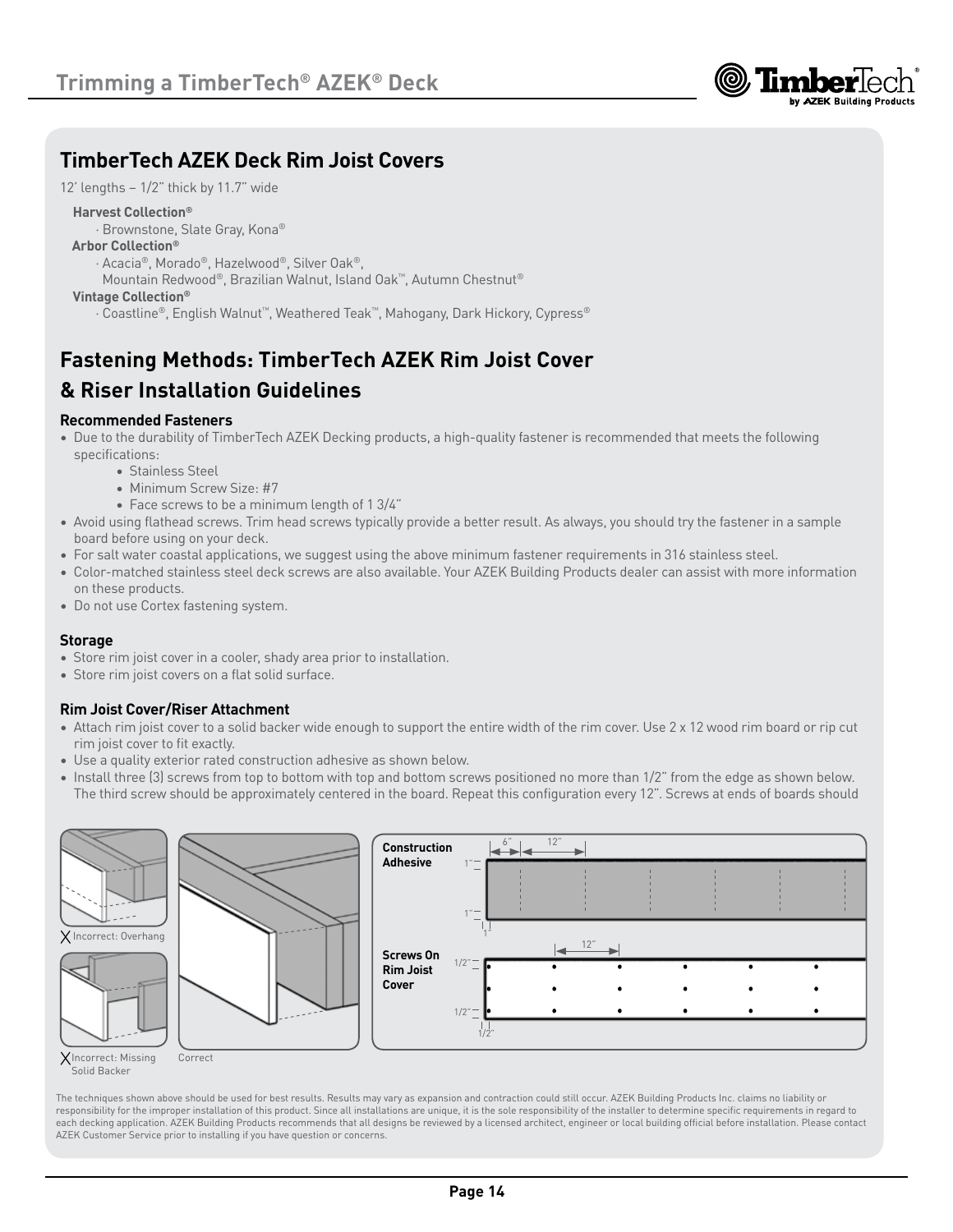

# **Considerations**

- Depending on environmental conditions, TimberTech AZEK Deck, Porch, Rim Joist Covers, & Riser colors may appear to lighten over time as part of the natural weathering process.
- Please be aware that excessive heat build on the surface of AZEK products from external sources such as, but not limited to, fire or reflection of sunlight can potentially lead to damage. For example, sunlight which may be reflected by lowemissivity (Low-E) glass can potentially lead to damage of exterior building products, including AZEK Deck, Porch, & Rim Joist Covers, Riser, Trim, Moulding or Railing products, due to elevation of surface temperatures which far exceed that of normal exposure of the same materials to direct sunlight. Possible damage by such reflected concentrated light may include melting, sagging, warping, distortion, surface discoloration, increased expansion or contraction, and unusual weathering.
- Static build-up is a natural occurring phenomenon that can occur with many plastic products including PVC Decking. It could occur with AZEK products under the right environmental conditions. The buildup or generation of static electricity is a naturally occurring phenomenon in many plastic based products such as carpeting, upholstery, and clothing, and can occur on alternative decking under certain environmental conditions and is not a product defect.
- Although AZEK Deck & Porch products are cooler to the touch than many other deckboard products in similar colors, all decking products will get hot in the sun. Additionally, the darker the decking color, the hotter it will feel.
- Always remove jobsite dust, clay, dirt, mud, and other construction products from AZEK Deck, Porch, Rim Joist Covers, & Riser quickly. Do not allow construction dirt and debris to sit on the AZEK Deck/ Porch surface.
- **IMPORTANT**: Do not allow airborne dust from concrete, fiber cement siding, landscape blocks, or any masonry product to accumulate on the AZEK Deck, Porch, Rim Joist Covers, & Riser surface as it may damage the surface of the deck. Do not cut any product on or near AZEK Deck, Porch, & Rim Joist Covers.

# **Storage & Handling**

- Store TimberTech AZEK Deck, Porch, & Rim Joist Covers on a flat and level surface.
- Store products in a cool, shady area prior to installation.
- Do not stack bundles over 8 units high.
- Always leave factory applied protective wrap, If stored outdoors, the product must be covered with non-translucent material.
- Use care when handling product with a forklift as forks can easily damage the material.
- If banding is used, use protective corners to prevent indents from the bands.
- Avoid storing TimberTech AZEK Deck, Porch, Rim Joist Covers, & Riser in areas of excessive heat.

# **Warranty**

AZEK Building Products are made exclusively from technologically advanced materials designed to provide years of enjoyment. TimberTech AZEK Decking products are covered by a Limited Lifetime Warranty for residential applications and a 20-year Limited Warranty for commercial applications. The warranty covers defects resulting in blistering, peeling, flaking, cracking, splitting, cupping, rotting or structural defects from termites or fungal decay. TimberTech AZEK Decking products are also covered by a 50-year limited residential fade and stain warranty. Visit TimberTech.com to view complete warranty information.